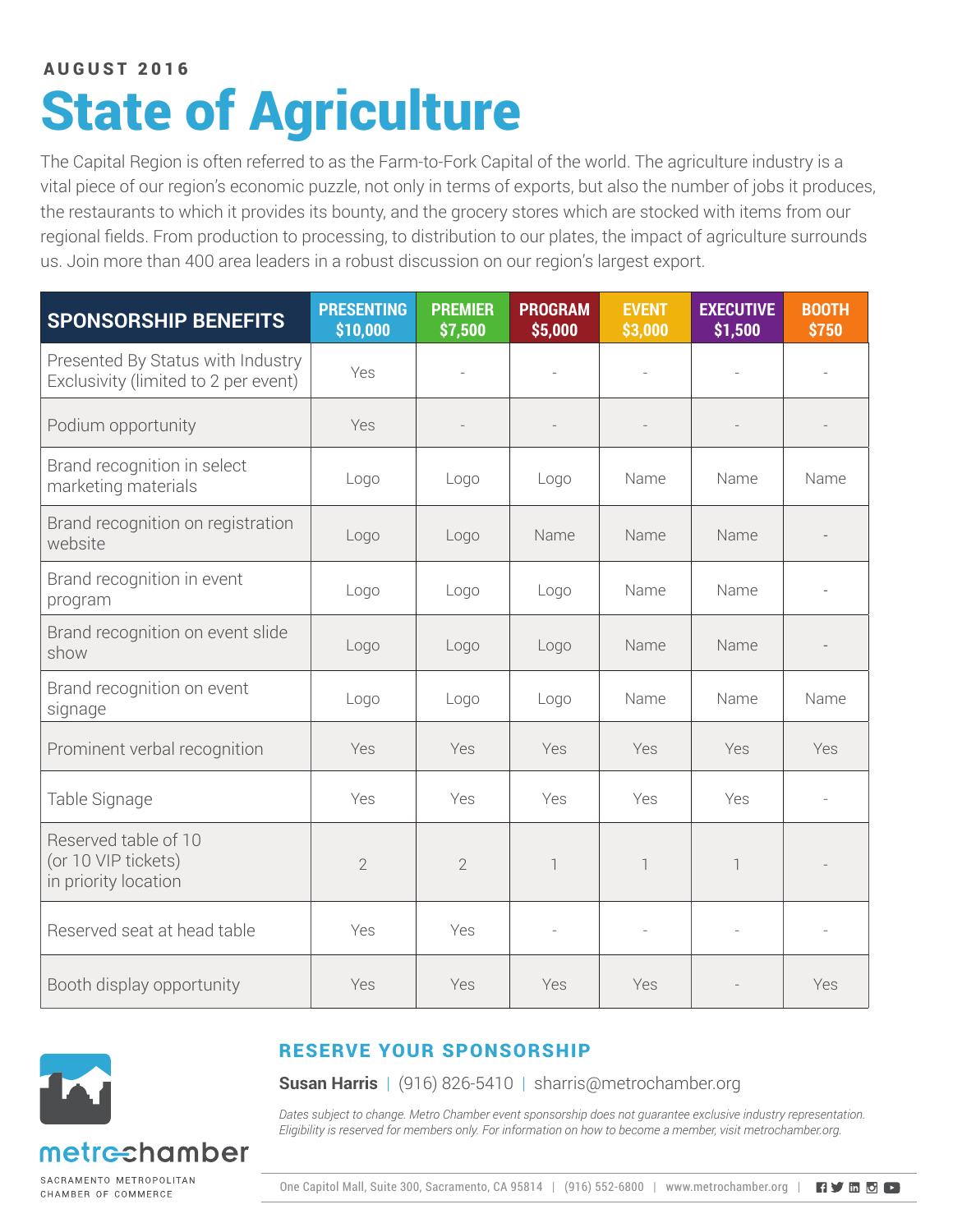SETEMBER 13 - 16, 2016

# 17th Annual Study Mission

For the last 16 years, the Metro Chamber has led regional leaders in community, business and government sectors on as Study Mission to another U.S. City. The Study Mission is a unique and ideal way to learn about and understand the success and challeges of another region, while addressing economic and regional issues that affect the quality of life in the Sacramento region.

*\* Requires Leadership Circle membership to secure top two sponsorship levels.*

| <b>SPONSORSHIP BENEFITS</b>                        | <b>PRESENTING</b><br>\$15,000 | <b>PLATINUM</b><br>\$7,500 | <b>GOLD</b><br>\$5,000   | <b>RECEPTION</b><br>\$5,000 | <b>SILVER</b><br>\$2,500 |
|----------------------------------------------------|-------------------------------|----------------------------|--------------------------|-----------------------------|--------------------------|
| Exclusive "Presented By" Status                    | Yes                           |                            | $\overline{a}$           |                             |                          |
| Podium opportunitles                               | $\overline{2}$                | 1                          | $\overline{\phantom{a}}$ |                             |                          |
| Brand recognition in select marketing<br>materials | Logo                          | Logo                       | Logo                     | Name                        | Name                     |
| Brand recognition on registration website          | Logo                          | Logo                       | Logo                     | Name                        | Name                     |
| Brand recognition on Guidebook App                 | Logo                          | Logo                       | Logo                     | Logo                        | Name                     |
| Ad in event program                                |                               | $1/2$ -Page                | $1/2$ -Page              | $1/4$ -Page                 |                          |
| Brand recognition on event slide show              | $\overline{\phantom{a}}$      | Logo                       | Logo                     | Name                        | Name                     |
| Brand recognition on event signage                 | <b>TES</b>                    | Logo                       | Logo                     | Logo                        | Name                     |
| Prominent verbal recognition                       | Yes                           | Yes                        | Yes                      | Yes                         | Yes                      |
| Post event survey recognition                      | Yes                           |                            |                          |                             |                          |
| Suite Upgrades                                     | $\overline{2}$                |                            |                          |                             |                          |
| Room Drop Opportunity                              | Yes                           |                            |                          |                             |                          |
| Trip Attendees Contact Information                 | Yes                           | Yes                        |                          |                             |                          |



#### RESERVE YOUR SPONSORSHIP

**Susan Harris** | (916) 826-5410 | sharris@metrochamber.org

*Dates subject to change. Metro Chamber event sponsorship does not guarantee exclusive industry representation. Eligibility is reserved for members only. For information on how to become a member, visit metrochamber.org.*

SACRAMENTO METROPOLITAN CHAMBER OF COMMERCE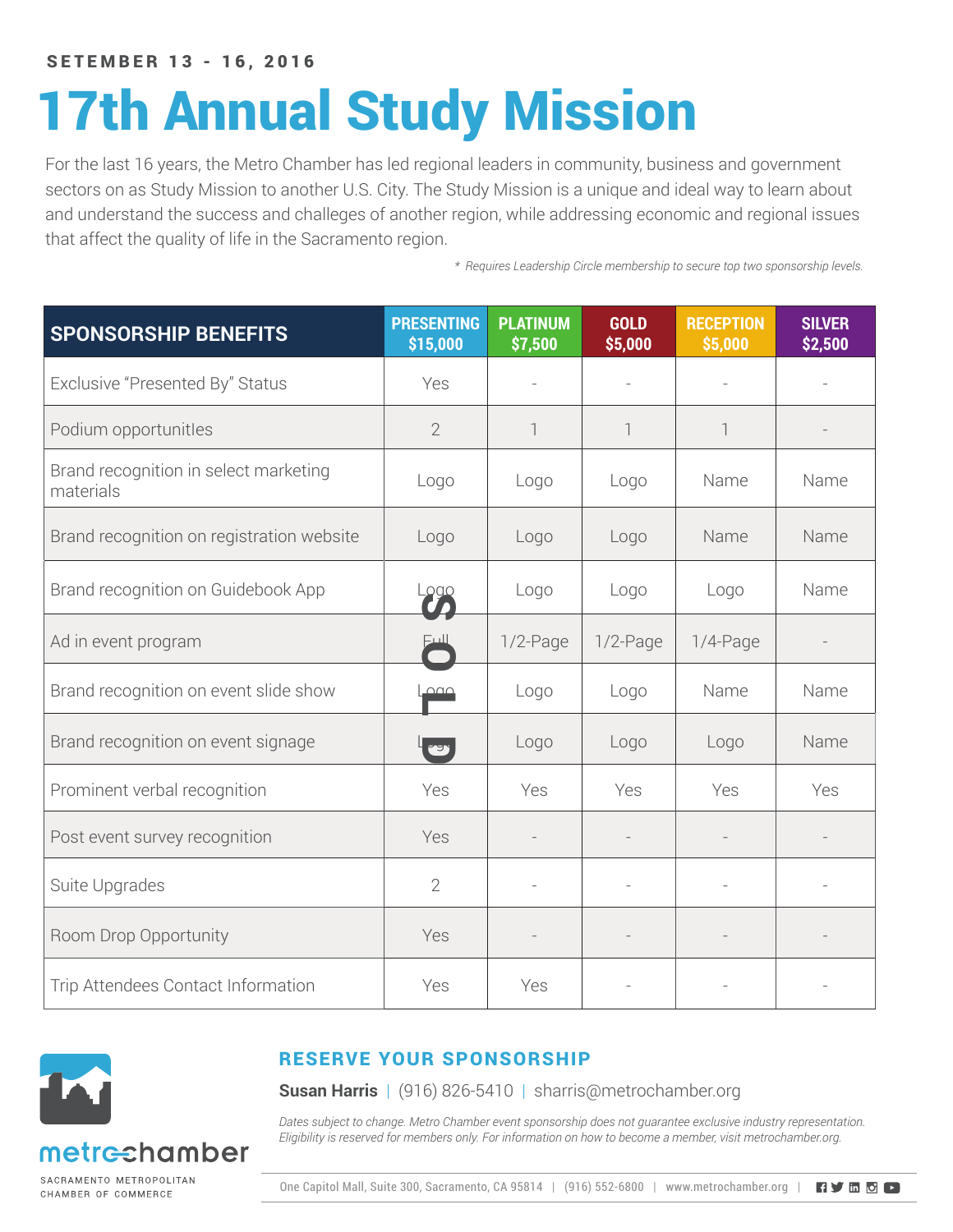# Perspectives on Leadership

The Metro Chamber continues its annual tradition of bringing voices together with varying perspectives. This year, Perspectives will celebrate those natural leaders who are shaping the dialogues around various industries. What makes a leader? What skills are critical for success? And how do you define leadership? Join us as we explore those important traits and life experiences that help shape and mold trailblazers.

*\* Requires Leadership Circle membership fto secure Presenting and Presidential Levels.*

| <b>SPONSORSHIP BENEFITS</b>                        | <b>PRESENTING</b><br>\$35,000 | <b>SPEAKER</b><br>\$15,000 | <b>PLATINUM</b><br>\$10,000 | <b>GOLD</b><br>\$7,500 | <b>SILVER</b><br>\$5,000 | <b>EXECUTIVE</b><br>\$2,500 |
|----------------------------------------------------|-------------------------------|----------------------------|-----------------------------|------------------------|--------------------------|-----------------------------|
| Exclusive "Presented By" Status                    | Yes                           | $\overline{\phantom{a}}$   |                             |                        |                          | $\overline{\phantom{a}}$    |
| Podium opportunity                                 | Yes                           | Yes                        |                             |                        |                          |                             |
| Brand recognition in select<br>marketing materials | Logo                          | Logo                       | Logo                        | Logo                   | Name                     | Name                        |
| Brand recognition on<br>registration website       | Logo                          | Logo                       | Logo                        | Name                   | Name                     |                             |
| Ad in event program                                | Full-nage                     | $1/2$ -page                | $1/2$ -page                 | $1/2$ -page            | $1/4$ -page              |                             |
| Brand recognition on event slide<br>show           | $\overline{\triangle}$        | Logo                       | Logo                        | Logo                   | Name                     | Name                        |
| Brand recognition on event<br>signage              | $\bullet$                     | Logo                       | Logo                        | Logo                   | Name                     | Name                        |
| Prominent verbal recognition                       | Yes                           | Yes                        | Yes                         | Yes                    | Yes                      | Yes                         |
| Table Signage                                      | Yes                           | Yes                        | Yes                         | Yes                    | Yes                      | Yes                         |
| Reserved table of 10 in priority<br>location       | 3                             | $\overline{2}$             | $\overline{2}$              | 1                      | $\overline{\phantom{a}}$ | $\overline{\phantom{a}}$    |
| Drink tickets for networking<br>reception          | 30                            | 20                         | 20                          | 10                     | 5                        | $\overline{2}$              |



RESERVE YOUR SPONSORSHIP

**Susan Harris** | (916) 826-5410 | sharris@metrochamber.org

*Dates subject to change. Metro Chamber event sponsorship does not guarantee exclusive industry representation. Eligibility is reserved for members only. For information on how to become a member, visit metrochamber.org.*

SACRAMENTO METROPOLITAN CHAMBER OF COMMERCE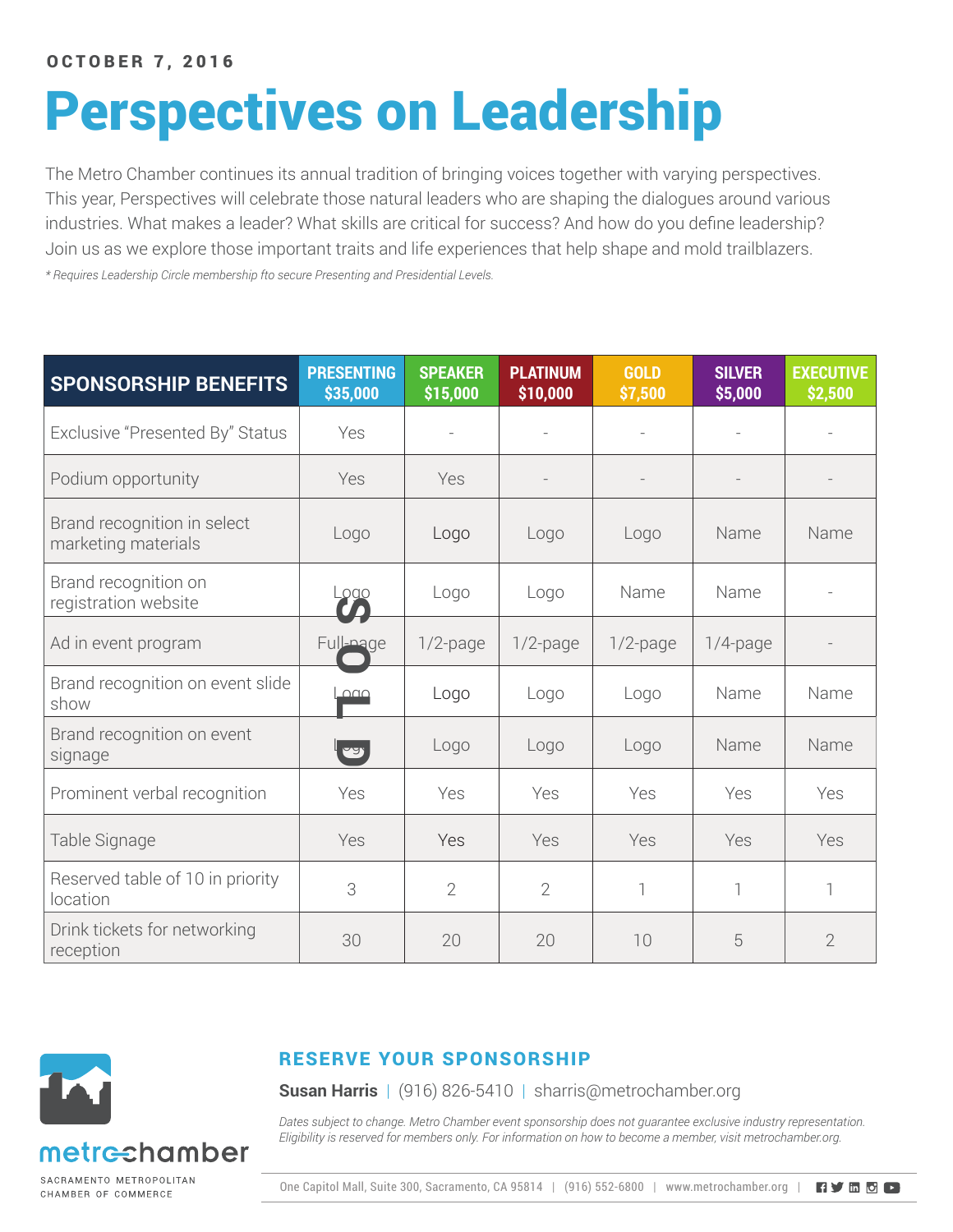## State of Sacramento **County**

NOVEMBER 4, 2016 As the economic epicenter for the six-county region, Sacramento County plays a vital role in the region's overall well-being. The Metro Chamber is pleased to partner with Sacramento County to present this year's premier forum focused on where the County is today and the distinctive assets that can guide the direction of the County for tomorrow.

| <b>SPONSORSHIP BENEFITS</b>                                               | <b>PRESENTING</b><br>\$10,000 | <b>PREMIER</b><br>\$7,500 | <b>PROGRAM</b><br>\$5,000 | <b>EVENT</b><br>\$3,000   | <b>EXECUTIVE</b><br>\$1,500 | <b>BOOTH</b><br>\$750 |
|---------------------------------------------------------------------------|-------------------------------|---------------------------|---------------------------|---------------------------|-----------------------------|-----------------------|
| Presented By Status with Industry<br>Exclusivity (limited to 2 per event) | Yes                           |                           |                           |                           |                             |                       |
| Podium opportunity                                                        | Yes                           |                           |                           | $\frac{1}{2}$             |                             |                       |
| Brand recognition in select<br>marketing materials                        | Logo                          | Logo                      | Logo                      | Name                      | Name                        | Name                  |
| Brand recognition on registration<br>website                              | Logo                          | Logo                      | Name                      | Name                      | Name                        |                       |
| Brand recognition in event<br>program                                     | Logo                          | Logo                      | Logo                      | Name                      | Name                        |                       |
| Brand recognition on event slide<br>show                                  | Logo                          | Logo                      | Logo                      | Name                      | Name                        |                       |
| Brand recognition on event<br>signage                                     | Logo                          | Logo                      | Logo                      | Name                      | Name                        | Name                  |
| Prominent verbal recognition                                              | Yes                           | Yes                       | Yes                       | Yes                       | Yes                         | Yes                   |
| Table Signage                                                             | Yes                           | Yes                       | Yes                       | Yes                       | Yes                         |                       |
| Reserved table of 10<br>(or 10 VIP tickets)<br>in priority location       | $\overline{2}$                | $\overline{2}$            | 1                         | $\ensuremath{\mathsf{I}}$ |                             |                       |
| Reserved seat at head table                                               | Yes                           | Yes                       | $\overline{\phantom{a}}$  | ÷,                        |                             |                       |
| Booth display opportunity                                                 | Yes                           | Yes                       | Yes                       | Yes                       |                             | Yes                   |



#### RESERVE YOUR SPONSORSHIP

**Susan Harris** | (916) 826-5410 | sharris@metrochamber.org

*Dates subject to change. Metro Chamber event sponsorship does not guarantee exclusive industry representation. Eligibility is reserved for members only. For information on how to become a member, visit metrochamber.org.*

SACRAMENTO METROPOLITAN CHAMBER OF COMMERCE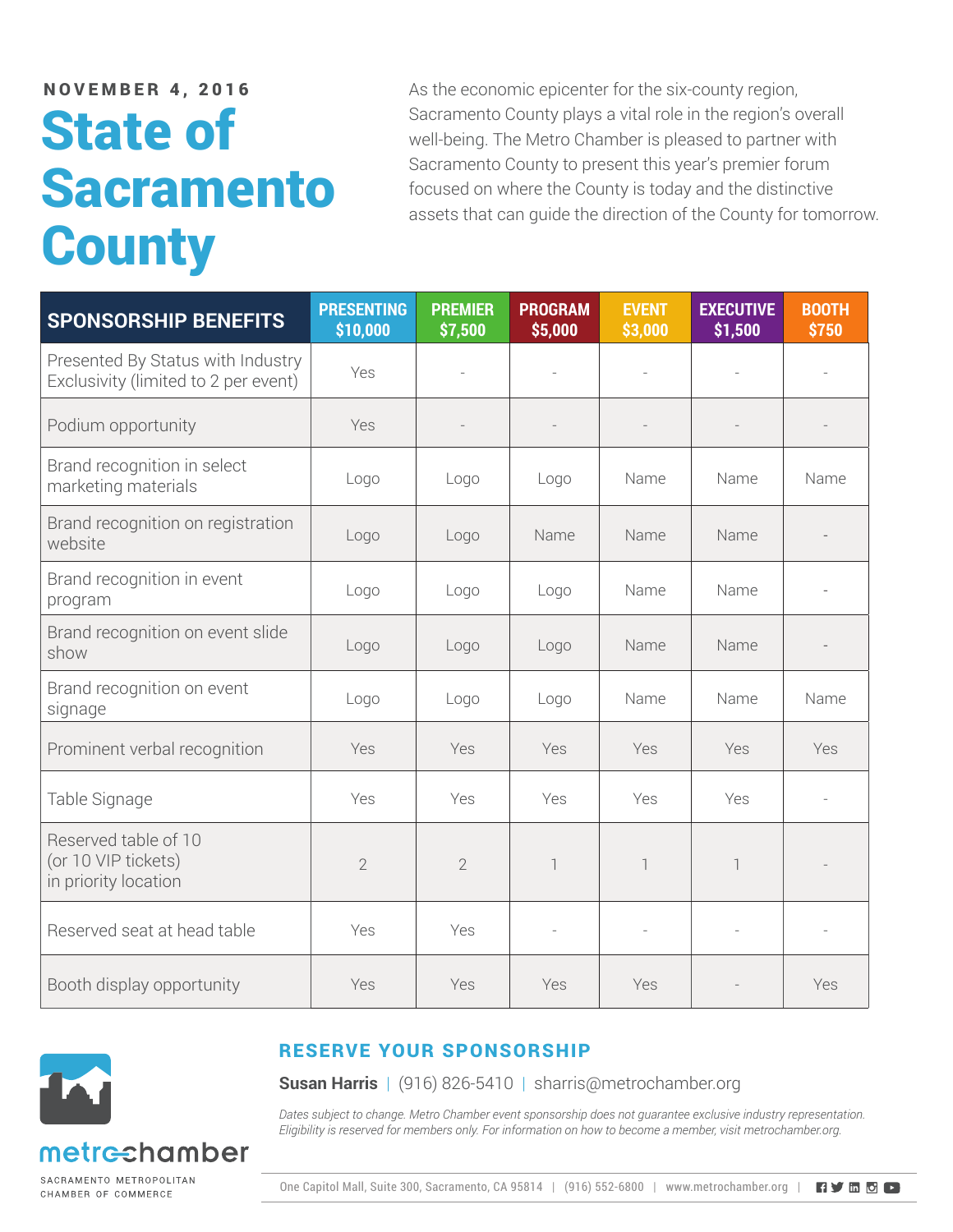# **Convergence**

NOVEMBER 18. 2016 At the November Convergence program, the Metro Chamber and Next Ed will announce a set of benchmarks measuring educational success in the Capital Region. Attendees will learn how the Capital Region compares to regions throughout the state, hear what efforts are being made to move the dial on student achievement and learn how education plays a significant role in driving our region's economic success.

| <b>SPONSORSHIP BENEFITS</b>                                               | <b>PRESENTING</b><br>\$10,000 | <b>PREMIER</b><br>\$7,500 | <b>PROGRAM</b><br>\$5,000 | <b>EVENT</b><br>\$3,000  | <b>EXECUTIVE</b><br>\$1,500 | <b>BOOTH</b><br>\$750 |
|---------------------------------------------------------------------------|-------------------------------|---------------------------|---------------------------|--------------------------|-----------------------------|-----------------------|
| Presented By Status with Industry<br>Exclusivity (limited to 2 per event) | Yes                           |                           | L,                        | $\overline{\phantom{a}}$ |                             |                       |
| Podium opportunity                                                        | Yes                           |                           |                           |                          |                             |                       |
| Brand recognition in select<br>marketing materials                        | Logo                          | Logo                      | Logo                      | Name                     | Name                        | Name                  |
| Brand recognition on registration<br>website                              | Logo                          | Logo                      | Name                      | Name                     | Name                        |                       |
| Brand recognition in event<br>program                                     | Logo                          | Logo                      | Logo                      | Name                     | Name                        |                       |
| Brand recognition on event slide<br>show                                  | Logo                          | Logo                      | Logo                      | Name                     | Name                        |                       |
| Brand recognition on event<br>signage                                     | Logo                          | Logo                      | Logo                      | Name                     | Name                        | Name                  |
| Prominent verbal recognition                                              | Yes                           | Yes                       | Yes                       | Yes                      | Yes                         | Yes                   |
| Table Signage                                                             | Yes                           | Yes                       | Yes                       | Yes                      | Yes                         |                       |
| Reserved table of 10<br>(or 10 VIP tickets)<br>in priority location       | $\overline{2}$                | $\overline{2}$            | $\overline{\phantom{a}}$  | $\overline{\phantom{a}}$ | 1                           |                       |
| Reserved seat at head table                                               | Yes                           | Yes                       |                           |                          |                             |                       |
| Booth display opportunity                                                 | Yes                           | Yes                       | Yes                       | Yes                      |                             | Yes                   |



#### RESERVE YOUR SPONSORSHIP

**Susan Harris** | (916) 826-5410 | sharris@metrochamber.org

*Dates subject to change. Metro Chamber event sponsorship does not guarantee exclusive industry representation. Eligibility is reserved for members only. For information on how to become a member, visit metrochamber.org.*

SACRAMENTO METROPOLITAN CHAMBER OF COMMERCE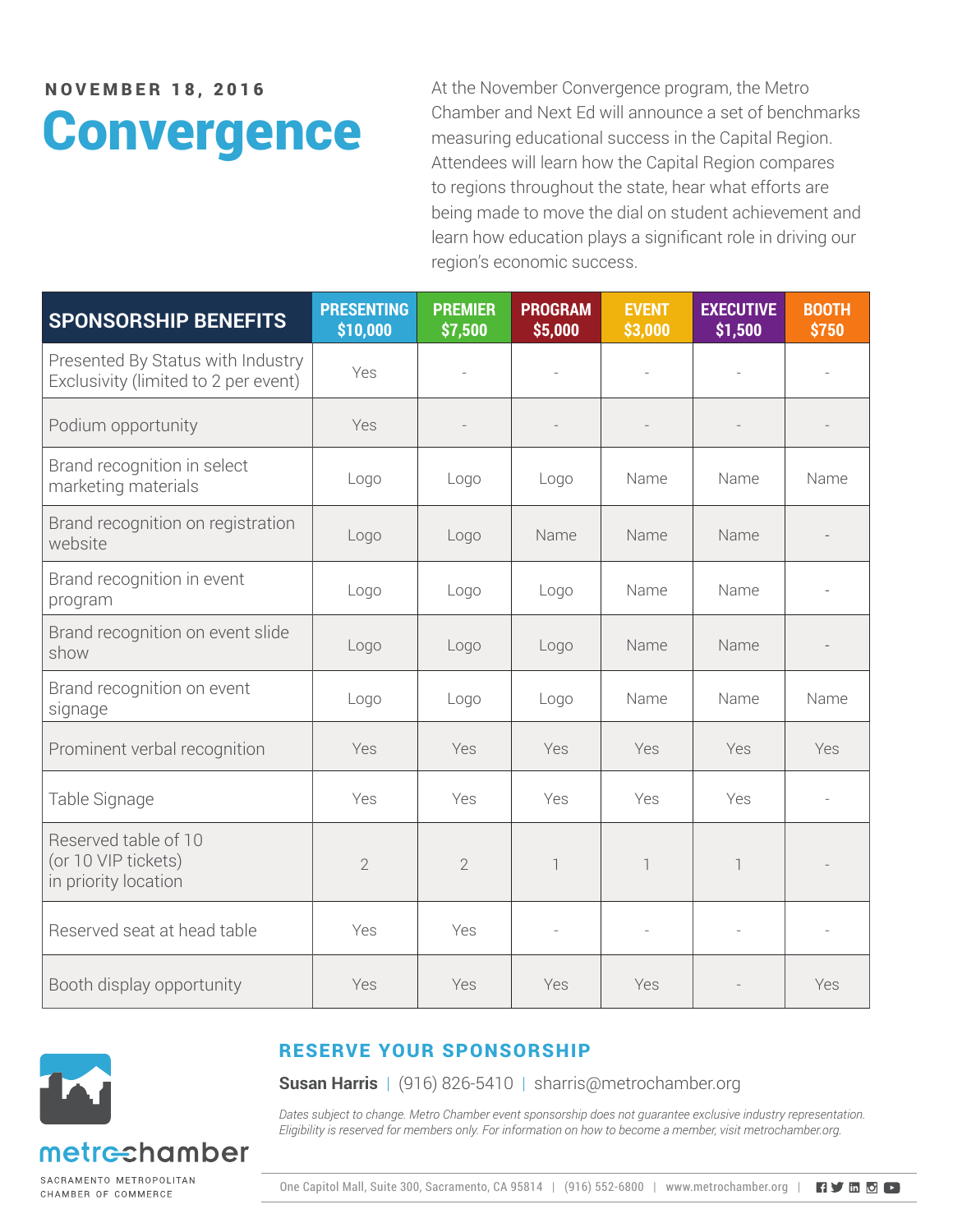# Holiday Mixer

**DECEMBER 6, 2016** Celebrate the joy of the holiday season at our Holiday Mixer with close to 500 members to network with. Use this valuable opportunity to interact with members of the board. This seasonal event features a showcase of food and beverages from local Metro Chamber member caterers and restaurants, and live music! Join in the festivities and become a sponsor.

| <b>SPONSORSHIP BENEFITS</b>                                               | <b>PRESENTING</b><br>\$10,000 | <b>PREMIER</b><br>\$7,500 | <b>PROGRAM</b><br>\$5,000 | <b>EVENT</b><br>\$3,000 | <b>EXECUTIVE</b><br>\$1,500 | <b>BOOTH</b><br>\$750 |
|---------------------------------------------------------------------------|-------------------------------|---------------------------|---------------------------|-------------------------|-----------------------------|-----------------------|
| Presented By Status with Industry<br>Exclusivity (limited to 2 per event) | Yes                           |                           |                           |                         |                             |                       |
| Podium opportunity                                                        | Yes                           |                           |                           |                         |                             |                       |
| Brand recognition in select<br>marketing materials                        | Logo                          | Logo                      | Logo                      | Name                    | Name                        | Name                  |
| Brand recognition on registration<br>website                              |                               | Logo                      | Name                      | Name                    | Name                        |                       |
| Brand recognition in event<br>program                                     | E                             | Logo                      | Logo                      | Name                    | Name                        |                       |
| Brand recognition on event slide<br>show                                  | l <sub>P</sub> go-            | Logo                      | Logo                      | Name                    | Name                        |                       |
| Brand recognition on event<br>signage                                     | $\sqrt{2a}$                   | Logo                      | Logo                      | Name                    | Name                        | Name                  |
| Prominent verbal recognition                                              | Yes                           | Yes                       | Yes                       | Yes                     | Yes                         | Yes                   |
| Reserved table of 10<br>(or 10 VIP tickets)<br>in priority location       | $\overline{2}$                | $\overline{2}$            | 1                         | 1                       |                             |                       |
| Booth display opportunity                                                 | Yes                           | Yes                       | Yes                       | Yes                     |                             | Yes                   |



#### RESERVE YOUR SPONSORSHIP

**Susan Harris** | (916) 826-5410 | sharris@metrochamber.org

*Dates subject to change. Metro Chamber event sponsorship does not guarantee exclusive industry representation. Eligibility is reserved for members only. For information on how to become a member, visit metrochamber.org.*

CHAMBER OF COMMERCE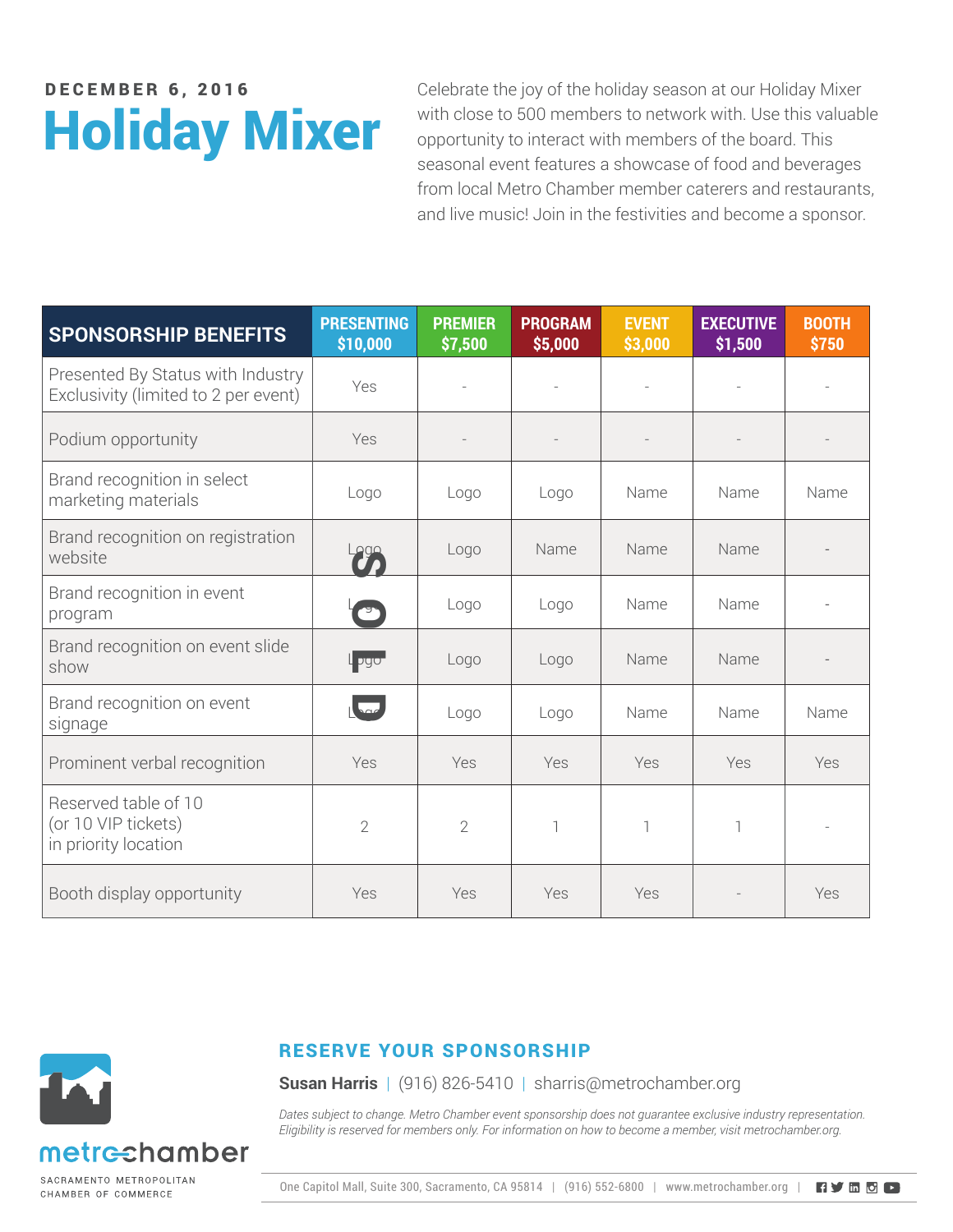### Membership Events 2016

The Metro Chamber provides its members with nearly over 50 networking opportunities each year. The sponsorship opportunities outlined below are designed to: expand your company's marketing efforts in the Sacramento region; showcase your products and services to an audience of business professionals; strategically build brand awareness for your business; and deepen your company's foothold within the business community.

#### **REFERRAL ROUND TABLE \$400**

These events allow members to develop strategic relationships with other members, learn new networking skills and exchange legitimate business leads. These events are held at rotating locations throughout the six-county region.

#### **BOARD MIXERS \$2,500**

These Board mixers rotate within the six-county region and allow members to develop new business contacts. Sponsor does not guarantee venue location.

#### **MEMBERSHIP ORIENTATION \$425**

This event offers members an opportunity to: meet Chamber staff; learn about upcoming programs and events; how to maximize Metro Chamber services; and meet current and prospective Chamber members.

### **POWER LUNCH \$300**

These monthly events help members expand and grow their business network while dining at a member restaurant. These monthly events are held at different locations within the six-county region.

### SPONSORSHIP BENEFITS:

- $\checkmark$  Brand recognition on website
- $\checkmark$  Opportunity to distribute promotional collateral materials at the event
- $\checkmark$  Provide a two-minute greeting to attendees
- $\checkmark$  Display signage at registration
- $\checkmark$  Electronic list of all attendees



### etrechamber

SACRAMENTO METROPOLITAN CHAMBER OF COMMERCE

#### RESERVE YOUR SPONSORSHIP

**Elizabeth Overton** | (916) 319-4276 | eoverton@metrochamber.org

*Dates subject to change. Metro Chamber event sponsorship does not guarantee exclusive industry representation. Eligibility is reserved for members only. For information on how to become a member, visit metrochamber.org.*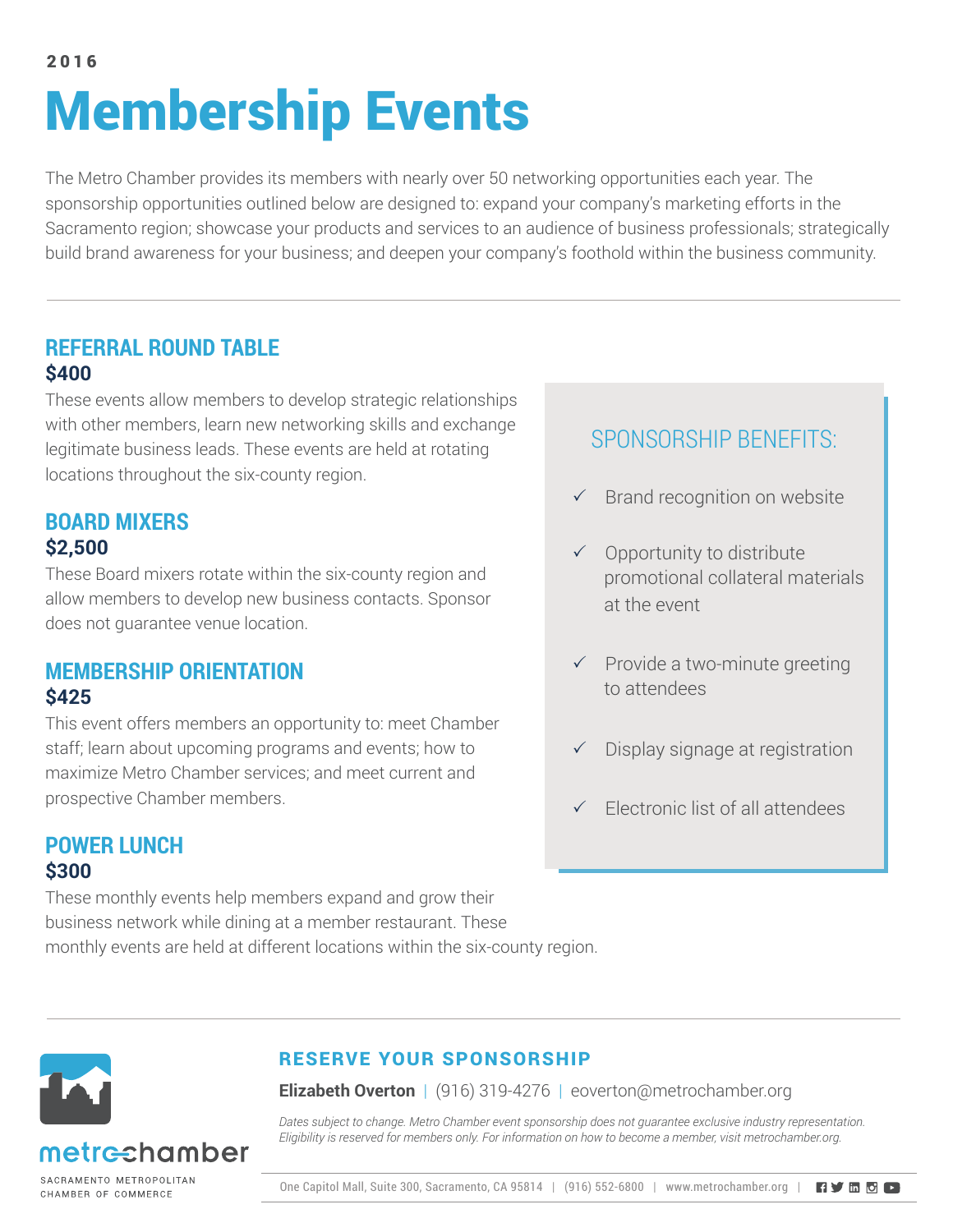# Leadership **Sacramento**



Since 1985 the Metro Chamber's Leadership Sacramento program has graduated more than 800 civic and community leaders. This year-long interactive internal study of the Sacramento region provides participants with a behind the scenes understanding of issues that impact the regions economic prosperity and quality of life. The year long community betterment project included in the program, has resulted in long term beneficial impacts on local member non-profits in our region. Don't miss a chance to sponsor this exemplary program.

| <b>SPONSORSHIP BENEFITS</b>                                               | <b>PROGRAM</b><br>\$5,000 | <b>RETREAT</b><br>\$3,000 | <b>GRADUATION</b><br>\$3,000 | <b>ALUMNI</b><br>\$2,500 | <b>DAY</b><br>\$1,500 |
|---------------------------------------------------------------------------|---------------------------|---------------------------|------------------------------|--------------------------|-----------------------|
| Brand recognition on class application<br>(deadlines apply)               | Logo                      |                           |                              |                          |                       |
| Brand recognition on monthly class<br>materials (as appropriate)          | Yes                       | Yes                       | Yes                          |                          | Yes                   |
| Brand recognition on LS website                                           | Logo                      | (6)                       | $(O_A)$                      | Yes                      | Name                  |
| Brand recognition on LS App                                               | Yes                       | $\Box$                    | $\sqrt{\Delta c}$            |                          | Yes                   |
| Brand recognition on appropriate signage                                  | Logo                      | L <sub>ogo</sub>          | L <sub>ogo</sub>             | Logo                     | Logo                  |
| Brand recognition in monthly recap in<br>membership newsletter            | Yes                       | $\Box$<br>Yes             | $\blacksquare$<br>Yes        | Name                     | Yes                   |
| Prominent verbal recognition                                              | Yes                       | Yes                       | Yes                          | Yes                      | Yes                   |
| Opportunity to distribute marketing<br>information during sponsored event | Yes                       | Yes                       | Yes                          | Yes                      | Yes                   |



SACRAMENTO METROPOLITAN CHAMBER OF COMMERCE

### RESERVE YOUR SPONSORSHIP

**Susan Harris** | (916) 826-5410 | sharris@metrochamber.org

*Dates subject to change. Metro Chamber event sponsorship does not guarantee exclusive industry representation. Eligibility is reserved for members only. For information on how to become a member, visit metrochamber.org.*